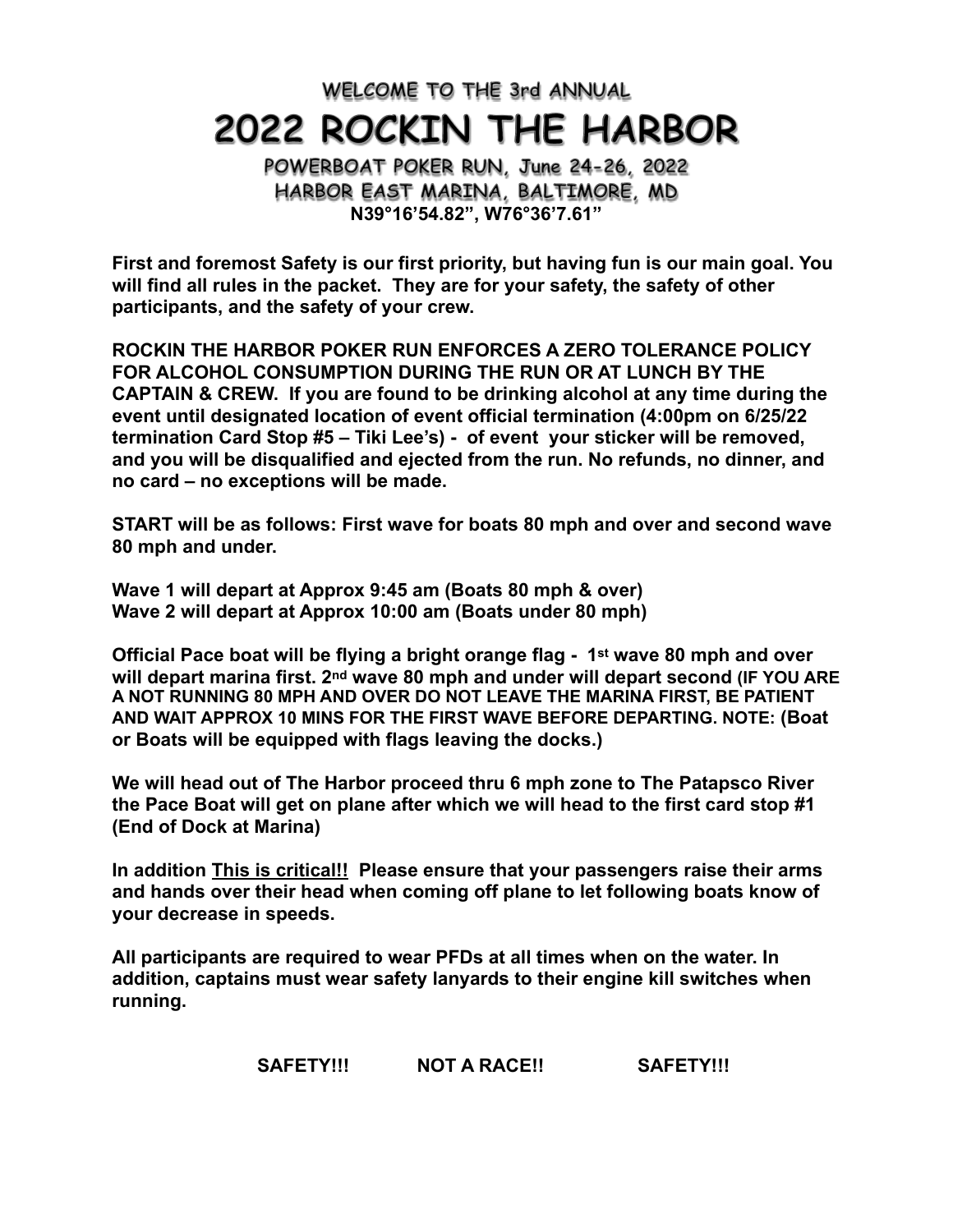#### **2022 ROCKIN THE HARBOR SCHEDULE**

## *06/24/22 Friday Powerboats Arrive – Harbor East Marina*

**Friday Captain & Crew Registration 1:00 pm to 5:00 pm** 

**Friday Afternoon Dock/Welcome party 4:00-7:00pm. Plan to enjoy one of the several Restaurants within walking distance to The Marina (Azumi, Loch Bar, Ouzo Bay and many more great options)**

**Friday Evening 7:00-9:00pm The Bikini Contest Hosted By DJ Manila** 

### *6/25/22 Saturday 8:00 – 9:30 am Breakfast on the Dock*

**8:00 - 9:00 am FINAL REGISTRATION** 

**9:15 am - DRIVERS MEETING (MANDATORY)**

**9:30 am - DRIVERS DEPART START YOUR ENGINES**

**9:45 am - 1ST WAVE (Solid Red Sticker) 80 MPH & OVER DEPARTS**

**10:00 am - 2ND WAVE (White Sticker w/Red Letters) 80 MPH & UNDER DEPART**

#### **CARD STOPS AND GPS LATITUDE & LONGITUDE**

**1st Stop (10:00 am): Harbor East Marina (End of the Docks) "Grab a chip-n-go" 39°16.799'N', 76°36.069'W**

**2nd Stop (11:00 am): Annapolis Harbor – Mooring Buoy "Grab a chip & bag-n-go" 38°58.578'N, 76°28.885'W**

**3rd Stop (11:30 am): The Jetty (Lunch & Chip Stop) (Don't forget Chip) \*\*\* MUST HAVE Fenders & Ropes ready before entering Dock – See Slip Assignment 38°57.935'N, 76°14.504'W** 

**4th Stop (3:00 pm): Floating Stop (Pacemaker Sportfish 40') @ Tolchester Marina / Shanty Beach Bar – "Grab a chip-n-go" Look for Flags N39°12'48.85", W76°14'51.23"**

**5th Stop (3:30 pm): Tiki Lee's (FINAL STOP & End of Event) N39°15'35.08", W76°27'8.62"**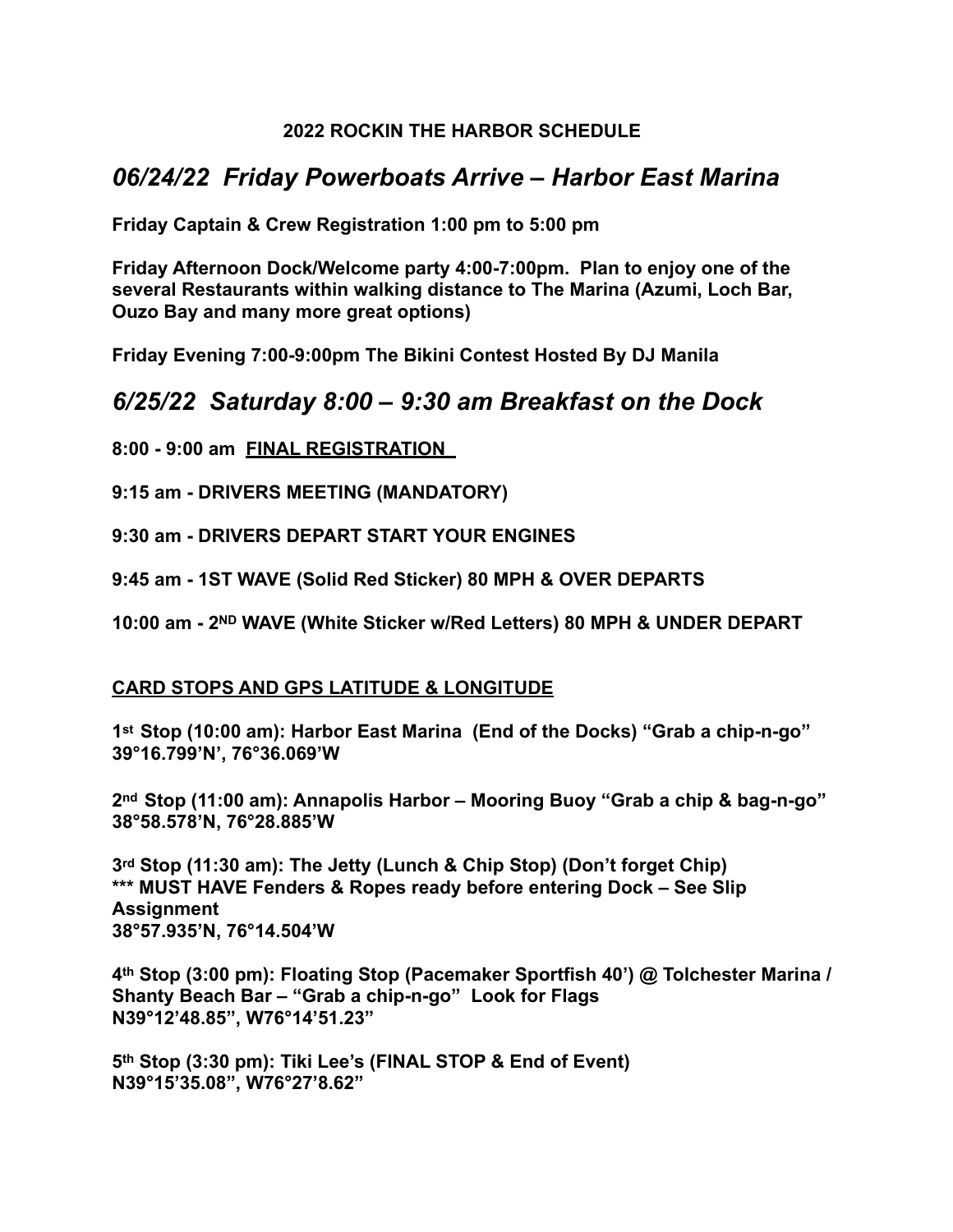#### **DINNER PARTY**

## **The Waterfront Marriott**

**700 Aliceanna Street, Baltimore, MD 21202** *Within Walking Distance from Marina*

| 8:00 - 9:00 PM      | <b>Cocktail Hour</b>        |
|---------------------|-----------------------------|
| $9:15$ pm           | <b>Seated Dinner Served</b> |
| $10:00$ pm (Approx) | <b>Start Drawing Cards</b>  |
| $10:15 \text{ pm}$  | <b>Dessert Table</b>        |
|                     |                             |

**11:00 pm Awards & Prize Presentation**

**PARTY ENDS APPROX 12:00 am**

**Poker Hand Rules: You can purchase cards if you are not happy with your hand. You can purchase additional cards ONE TIME for a hand after all five cards are opened. You can purchase 1, 2 or 3 cards for \$20.00, \$30.00 and \$50.00 respectively after discarding the same number of cards from your hand. You may also purchase additional hands for \$100.00 at any time prior to the card table closing.**

**If you are given an: Red or White Chip = 1 Card Black Chip = 2 Cards**

**\*\*\* If you receive Two (2) Black Chips you have the option to buy and additional Poker Hand to receive your 2 Cards. ONLY -One (1) Black Chip allowed per hand !!!**

#### **AFTER PARTY**

## **The Penthouse Gentlemen's Club**

**615 Falls Way, Baltimore, MD**

**12:00 – 2:00 am Each Registered Boat will receive FREE One (1) Bottle & One (1) table. Registrations will be checked at the Door.**

### *\*\*6/26/22 – Sunday Raft-Up Hart-Miller Island 11:00am\*\** **39°15.399'N, 76°22.355'W**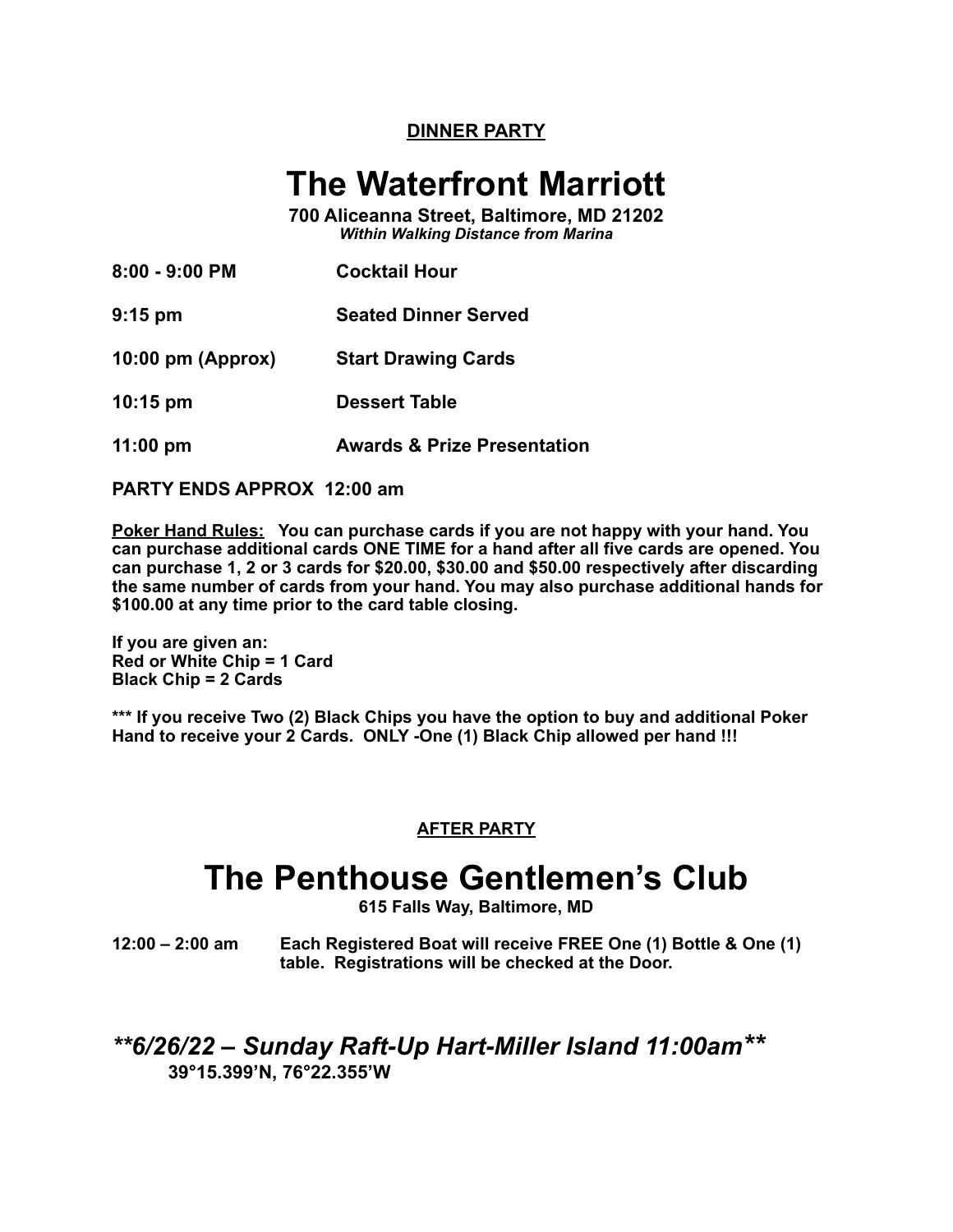#### **ROCKIN THE HARBOR JUNE 24 – 26, 2022 PRA RULES AND REGULATIONS**

- 1. A POKER RUN IS NOT A RACE
- 2. PERSONAL FLOTATION DEVICES MUST BE WORN BY ALL PARTICIPANTS AT ALLTIMES. PFDs MUST BE COAST GUARD APPROVED AND CONFORM TO AN INDIVIDUAL'S SIZE AND WEIGHT.
- 3. PACE BOATS ARE OF MAJOR IMPORTANCE AND ALL DRIVERS MUST COMPLY WITH AND FOLLOW THE LEAD BEHIND THE PACE BOAT. A MINIMUM DISTANCE OF 300 FEET MUST BE MAINTAINED.
- 4. PASSING THE PACE BOAT RESULTS IN IMMEDIATE DISQUALIFICATION.
- 5. IDENTIFICATION STICKERS MUST BE TEMPORARILY AFFIXED TO THE BOAT IN A VISIBLE POSITION NEAR THE HELM.
- 6. ALCOHOL MUST NOT BE CONSUMED DURING THE COURSE OF THE DAY BY THE CAPTIAN & CREW MEMBERS
- 7. ALL PARTICIPANTS WILL BE ISSUED WRIST BANDS WHICH MUST BE WORN AT ALL TIMES. NO WRIST BAND– NO ACCESS DRIVERS MUST WEAR IGNITION SAFETY TETHER FOR THE SAFETY OF EVERYONE ON BOARD.
- 8. PARTICIPANTS MUST LOOK BEHIND TO SIGNAL A SPEED REDUCTION OR COME OFF PLANE BY ALL ON BOARD WAVING THEIR ARMS OVER THEIR HEADS AND SHOULD ALWAYS OBEY NO WAKE, AND SPEED RESTRICTIONS.
- 9. IN CASE OF A BREAKDOWN OR ACCIDENT, PARTICIPANTS MUST HOLD THEIR POSITION AS BEST AS POSSIBLE AND AS A COURTESY TO ONCOMING BOATERS YOU SHOULD SLOW DOWN AND CHECK ON DISABLED BOATER.
- 10. FOR THE SAFETY OF THE CREW AND OTHER BOATERS, PARTICIPANTS MUST PICK A LANE AND STICK TO IT. A SAFETY ZONE OF ATLEAST 200 FEET ON ALL SIDES IS RECOMMENDED. LANE CHANGES MUST BE ACCOMPLISHED IN A SAFE MANNER. ALWAYS CHECK!!!
- 11. PARTICIPANTS MUST ENSURE THAT THEIR BOAT CARRIES SUFFICIENT FUEL TO REACH THE NEXT SCHEDULED STOP.
- 12. ALL BOATS MUST CARRY A SAFETY KIT THAT CONFORMS TO LOCAL REGULATIONS, ITEMS AS FOLLOWS:
	- a. FIRST AID KIT
	- b. VHF
	- c. CELLUAR PHONE
	- d. FLARES
	- e. BOTTLED WATER
	- f. ADDITIONAL CLOTHING
	- g. ANCHORS AND LINES